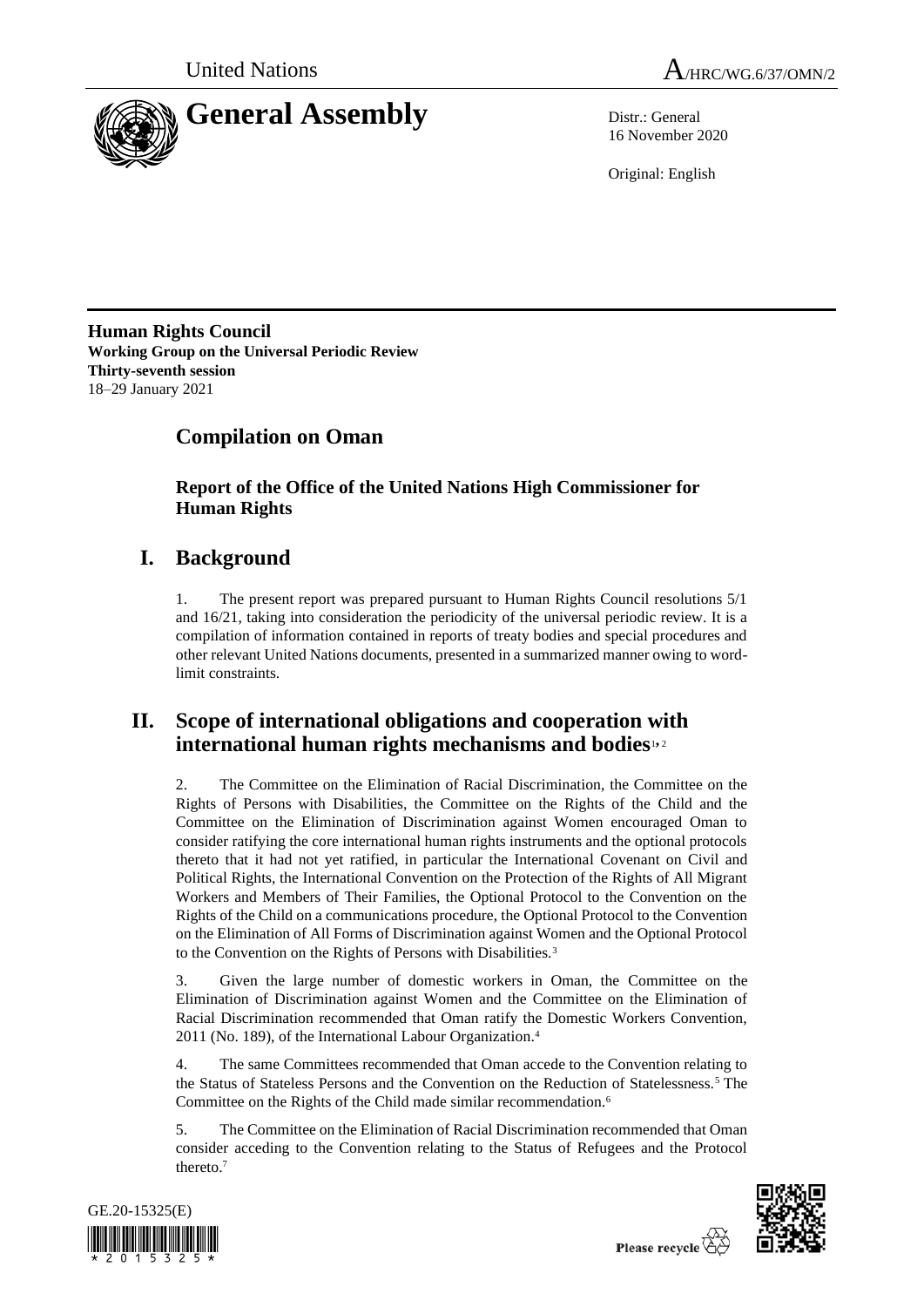6. The same Committee recommended ratifying the amendment to article 8 (6) of the International Convention on the Elimination of All Forms of Racial Discrimination and encouraged Oman to make the optional declaration provided for in article 14 of the Convention.<sup>8</sup>

7. The United Nations Educational, Scientific and Cultural Organization (UNESCO) encouraged Oman to ratify the Convention against Discrimination in Education.<sup>9</sup>

8. The Committee on the Elimination of Discrimination against Women remained concerned about the reluctance of Oman to withdraw its general reservation to "all provisions of the Convention not in accordance with the provisions of the Islamic sharia and legislation in force in the Sultanate of Oman" and recommended that Oman withdraw that reservation, and those to articles 9 (2) and 16 (1) (a), (c) and (f) of the Convention.<sup>10</sup> It encouraged Oman to accept the amendment to article 20 (1) of the Convention on the Elimination of All Forms of Discrimination against Women, concerning the meeting time of the Committee.<sup>11</sup>

9. The Committee on the Rights of the Child welcomed the withdrawal of the reservations relating to articles 7, 9, 21 and 30 and of the general reservation to provisions that did not accord with Islamic law and applicable legislation, and it encouraged Oman to withdraw its remaining reservations to article 14 of the Convention on the Rights of the Child, notwithstanding the modification of that reservation.<sup>12</sup>

10. Oman contributed financially to the Office of the United Nations High Commissioner for Human Rights (OHCHR) in 2015, including to the voluntary fund for financial and technical assistance in the implementation of the universal periodic review and the United Nations Voluntary Fund for Victims of Torture.<sup>13</sup>

# **III. National human rights framework**<sup>14</sup>

11. The Committee on the Elimination of Discrimination against Women was concerned that the National Human Rights Commission had been accredited with B status by the Global Alliance of National Human Rights Institutions in 2014, owing to its limited independence and lack of a strong mandate.<sup>15</sup> The Committee on the Elimination of Discrimination against Women and the Committee on the Rights of the Child recommended that Oman bring the Commission fully into compliance with the principles relating to the status of national institutions for the promotion and protection of human rights (the Paris Principles), taking into consideration the recommendations of the Global Alliance <sup>16</sup> The same Committees recommended that Oman ensure that the Commission had a specific mandate on women's rights and gender equality and that it was mandated to receive, investigate and address complaints from children in a child-sensitive manner, to ensure the privacy and protection of child victims and to undertake monitoring, follow-up and verification activities in the interests of victims.<sup>17</sup> The Committee on the Rights of the Child recommended that Oman seek technical cooperation from OHCHR, the United Nations Children's Fund and the United Nations Development Programme, among others. 18

12. The Committee on the Elimination of Discrimination against Women was concerned about the lack of information on the legal framework defining the mandate and authority of the National Commission for Family Affairs and that the national strategy for women had not been adopted, despite its completion in 2014. It asked for detailed information on the mandate, status and authority of the Commission and its relationship with relevant ministries and women's non-governmental organizations to promote participatory planning for the advancement of women and on the human, technical and financial resources allocated from the national budget. It recommended expediting the adoption of the national strategy for women and of a plan of action that defined the competence of the steering committee and national and local authorities regarding its implementation and that was supported by a comprehensive data collection and monitoring system.<sup>19</sup>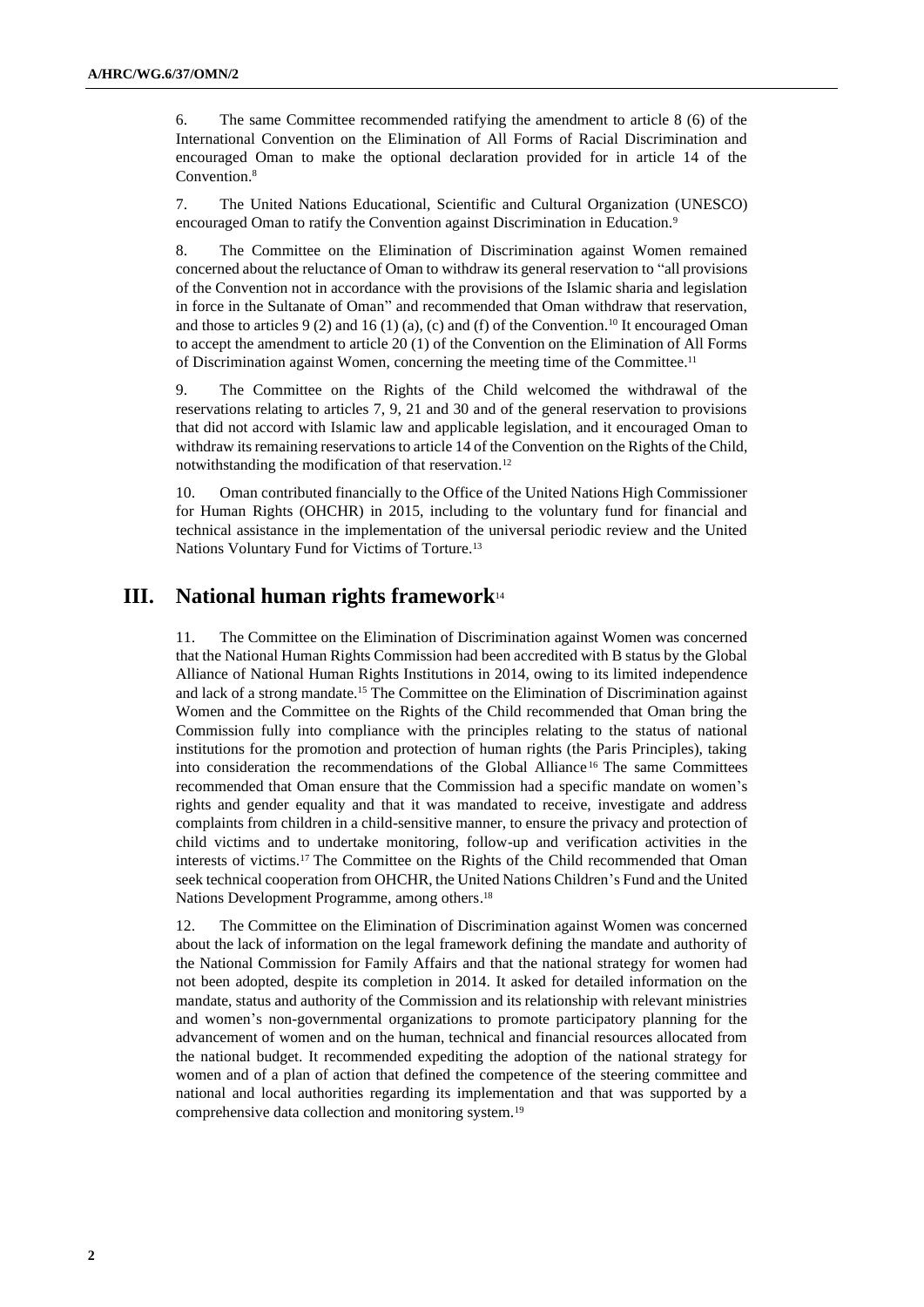# **IV. Implementation of international human rights obligations, taking into account applicable international humanitarian law**

# **A. Cross-cutting issues**

## **1. Equality and non-discrimination**<sup>20</sup>

13. The Committee on the Elimination of Discrimination against Women remained concerned that the constitutional definition of discrimination applied only to citizens and about the persistence of discriminatory provisions in the State party's legislation, in particular the Penal Code, the Personal Status Law, the Arbitration and Reconciliation Law, the Nationality Law and the Social Security Law. It recommended amending the Constitution and/or adopting and effectively implementing comprehensive anti-discrimination legislation and that Oman review its legislation to ensure compatibility with the provisions of the Convention.<sup>21</sup>

14. The Committee on the Elimination of Racial Discrimination was concerned that fundamental rights enumerated in the Basic Law of the State, such as the right to equality before the law, the right to free choice of occupation and the right to freedom of assembly, were granted to citizens only. It reiterated its previous recommendation that Oman revise its legislation to extend the application of fundamental freedoms to non-citizens.<sup>22</sup>

15. The same Committee was concerned about the lack of a definition of racial discrimination in legislation and that Oman had not adopted comprehensive legislation to prevent and combat racial discrimination. It reiterated the need to adopt comprehensive legislation, including a complete definition of racial discrimination. It recommended that Oman ensure the conformity of legislation with the provisions of article 4 of the Convention, including by prohibiting organizations that promoted and incited racial discrimination.<sup>23</sup>

## **2. Development, the environment, and business and human rights**<sup>24</sup>

16. The Committee on the Elimination of Discrimination against Women was concerned that women received only around 29 per cent of subsidized loans and recommended that Oman ensure that women's organizations participated in planning and implementing national strategies to achieve the Sustainable Development Goals.<sup>25</sup>

17. The same Committee commended Oman for adopting a climate action plan and requested information on the participation of women in the development and implementation of the plan and how a gender perspective was applied in the identification of adaptation and mitigation measures.<sup>26</sup>

# **B. Civil and political rights**

## **1. Right to life, liberty and security of person**<sup>27</sup>

18. The Committee on the Rights of Persons with Disabilities was concerned about impairment-based detention and forced institutionalization of persons with disabilities, especially persons with psychosocial and/or intellectual disabilities, and it recommended repealing all legislation that authorized institutionalization without the free and informed consent of the person concerned and all laws that allowed for the deprivation of liberty on the basis of impairment, adopting measures to ensure the rights of persons deprived of their liberty in all mental health facilities and taking measures to improve the quality of care.<sup>28</sup>

## **2. Administration of justice, including impunity and the rule of law**<sup>29</sup>

19. The Committee on the Elimination of Racial Discrimination reiterated its concern about the lack of information on cases of racial discrimination before domestic courts. It recommended that Oman effectively investigate such cases and provide victims with adequate remedies, and ensure access to justice for everyone, in particular vulnerable groups, including migrant workers and minority groups.30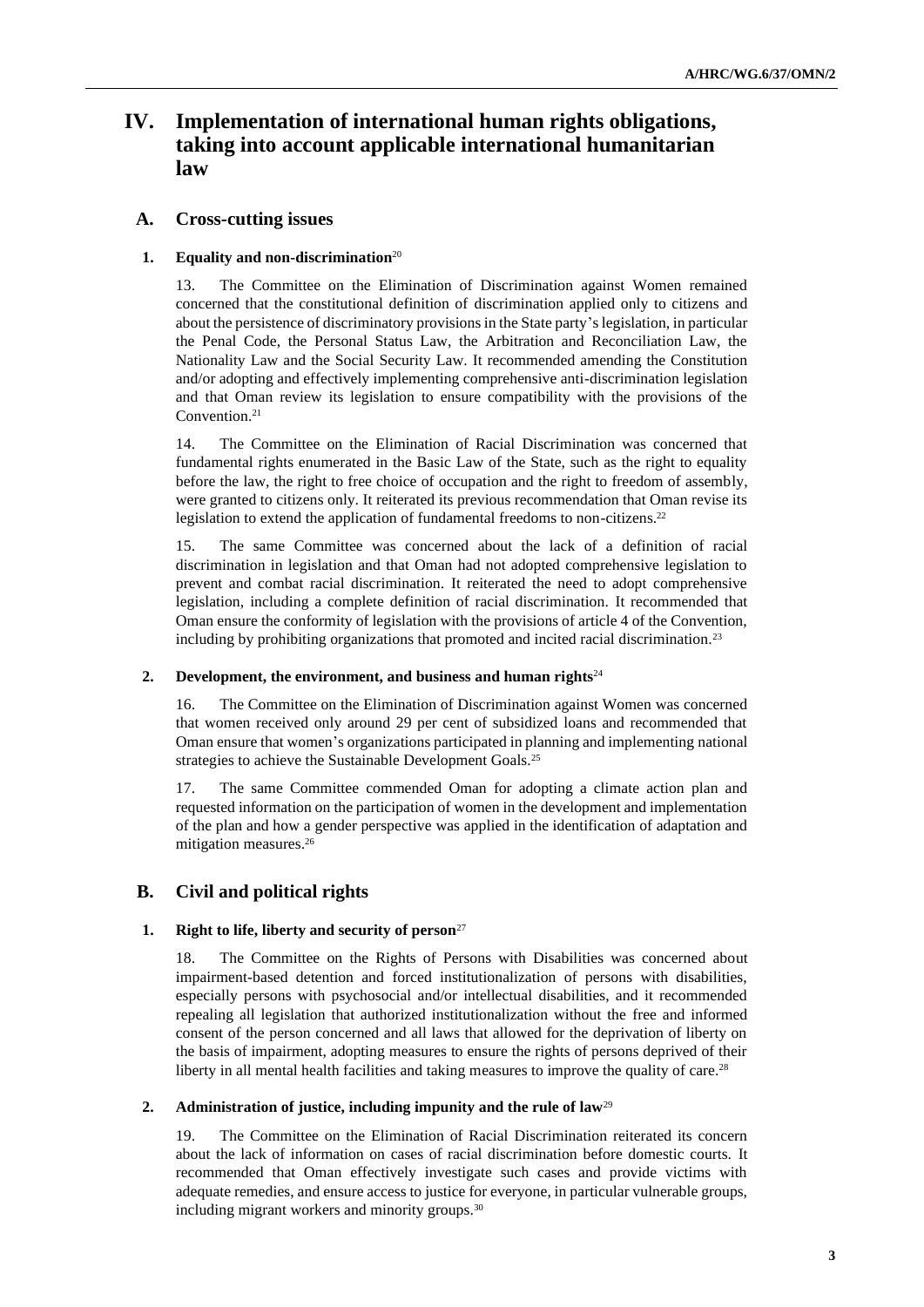20. The Committee on the Elimination of Discrimination against Women took note of the complaint mechanisms accessible to women who were victims of discrimination or violence, but it remained concerned about persistent barriers to access for women to justice. It recommended enhancing awareness among women of their rights and the means of enforcing them, including legal literacy programmes, and creating sustainable, accessible systems of legal aid that were responsive to their needs at all stages of judicial or quasi-judicial proceedings and taking immediate steps to eliminate gender stereotyping and to harmonize the norms, procedures and practices of sharia court chambers with the Convention and other international human rights obligations.<sup>31</sup>

#### **3. Fundamental freedoms**<sup>32</sup>

21. The Committee on the Elimination of Racial Discrimination and the Committee on the Rights of Persons with Disabilities were concerned about reports indicating that nongovernmental organizations operated within restricted boundaries in Oman. They recommended that Oman continue to consult and expand its dialogue with civil society organizations working in the area of human rights protection and that Oman introduce the necessary changes and adopt specific measures, including by amending the Civil Associations Act (2000), to create and ensure an enabling environment in which civil society organizations freely conducted their activities.<sup>33</sup>

22. The Committee on the Rights of the Child was deeply concerned about information regarding the arbitrary detention and harassment of civil society activists and urged Oman to take immediate action to allow human rights defenders and all civil society actors working in the area of children's rights to carry out their activities without threats or harassment by security forces. It recommended that Oman systematically involve all civil society actors working in the field of children's rights in the development, implementation, monitoring and evaluation of laws, policies and programmes related to children.<sup>34</sup>

23. UNESCO reported that the 1984 Decree on Press and Publications extended the new Penal Code, which had already rendered defamation as a criminal offence, given that any kind of publication of what was considered defamatory material could lead to a sentence of up to three years' imprisonment. UNESCO recommended decriminalizing defamation, together with any Internet-related provisions, and place it within a civil code that was in accordance with international standards.<sup>35</sup>

24. UNESCO noted that the executive branch regulated the broadcasting sector, and it encouraged Oman to assess the system of supervision of the broadcasting sector to ensure that that process was transparent and independent.<sup>36</sup>

25. UNESCO was concerned that Omantel, the sole Internet service provider of Oman, required Internet users to sign the Internet Services Manual, which stipulated what could be published online, allowing the Government to control Internet content. It noted that the Telecommunications Regulatory Act (2002) allowed the authorities to prosecute individuals for any message that violated "the public order and morals" with a sentence of up to one year's imprisonment.<sup>37</sup>

26. UNESCO reported that there was no freedom of information law in Oman.<sup>38</sup>

#### **4. Prohibition of all forms of slavery**<sup>39</sup>

27. The Committee on the Elimination of Racial Discrimination was concerned that Oman was a transit and destination country for trafficking in persons, primarily of migrants from South Asia, mainly for purposes of forced labour and, to a lesser extent, forced prostitution and about the limited number of investigations into that matter.<sup>40</sup> It recommended redoubling efforts to combat trafficking in persons, intensifying investigations, prosecuting those responsible, imposing appropriate penalties, increasing assistance to victims and affording them adequate remedies, strengthening the regulations governing recruitment agencies and ensuring their accountability and legal responsibility.<sup>41</sup>

28. The Committee on the Rights of the Child, the Committee on the Elimination of Racial Discrimination and the Committee on the Elimination of Discrimination against Women noted efforts made to combat trafficking in persons, but they remained concerned about the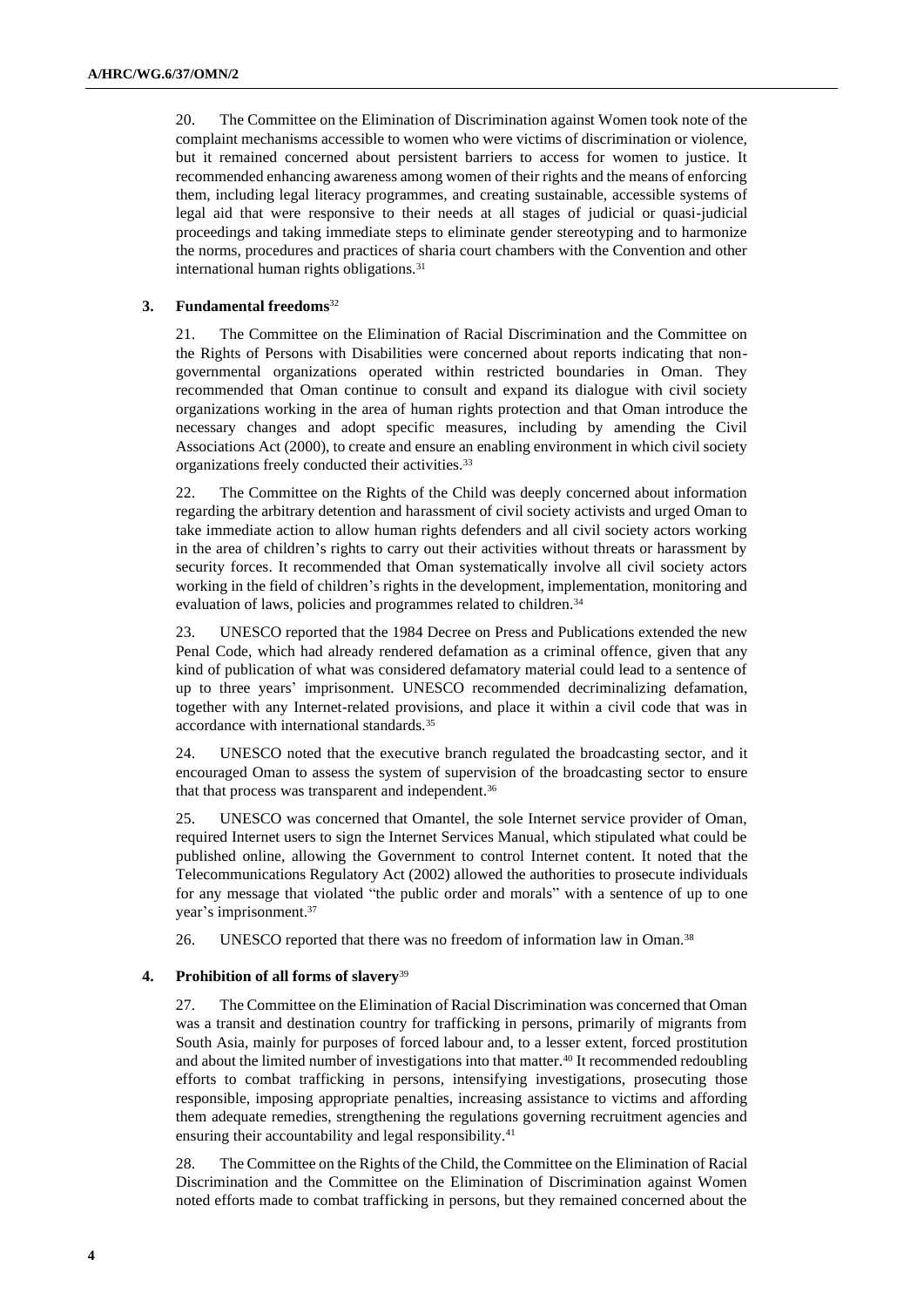limited enforcement of the Anti-Trafficking Law and recommended strengthening its implementation. <sup>42</sup> The Committee on the Elimination of Discrimination against Women recommended that Oman adopt a new strategy and action plan on trafficking, investigate, prosecute and adequately punish all cases of trafficking, strengthen the capacity of the national committee for combating trafficking in persons, ensure that all victims obtained effective protection and redress, review the de facto *kafalah* (sponsorship) system, which often operated against vulnerable migrant workers, including women, and address the root causes of trafficking and exploitation of women and girls in prostitution, by adopting and implementing adequately resourced programmes and other appropriate measures to create educational and employment opportunities for women, in particular migrant workers, who were at higher risk of exploitation.<sup>43</sup>

29. The Committee on the Rights of the Child was concerned about reports that boys were still being used as camel jockeys and that girls were forced into prostitution and domestic servitude. It recommended that Oman strengthen capacity-building initiatives to improve the response of law enforcement officials, establish a monitoring mechanism for investigation and redress and implement appropriate policies and programmes for the prevention, recovery and social reintegration of child victims.<sup>44</sup>

#### **5. Right to family life**<sup>45</sup>

30. The Committee on the Elimination of Discrimination against Women remained concerned about the use of the sharia as an explanation for the lack of progress on family law reform, the continued application of the discriminatory provisions in the Personal Status Law, in particular the requirement for a woman to obtain her guardian's permission to marry, notwithstanding the possibility to appeal to the sharia court chamber in the Supreme Court or directly to the Sultan, the obligation imposed on a woman to obey her husband, including sexually, the tendency of sharia court chambers to rule in favour of the husband in divorce, alimony and child custody proceedings and the absence of legislation offering a civil alternative to the Personal Status Law. It recommended that Oman revise all discriminatory provisions of the Personal Status Law within a specific time frame, with a view to gradually removing them, ensure equal rights between men and women regarding marriage and divorce, intensify efforts to enable women and girls to exercise their right to inheritance on an equal basis with their male counterparts and enact legislation to ensure that, upon the dissolution of marriage, women had equal rights to property acquired during marriage.<sup>46</sup>

## **C. Economic, social and cultural rights**

#### **1. Right to work and to just and favourable conditions of work**<sup>47</sup>

31. The Committee on the Elimination of Discrimination against Women was concerned about the low participation of women in employment in the private sector compared with men, the restrictions imposed on women's employment under the Labour Law and the persistent gender wage gap in both the public and the private sectors. It recommended that Oman promote the equal sharing of family and domestic responsibilities between women and men, take measures, such as creating incentives for employers to recruit women, amend the Labour Law to lift restrictions, review vacancy announcements in the public and private sectors with a view to eliminating discriminatory language, adopt effective measures, including skills training, and incentives with a view to encouraging women to work in nontraditional fields and eliminating occupational segregation, in the public and private sectors, and effectively implement Royal Decree No. 78/2013 to narrow and ultimately close the gender pay gap.<sup>48</sup>

32. The Committee on the Elimination of Racial Discrimination was concerned that domestic workers, mostly women who were foreign nationals, were excluded from the national labour laws, resulting in the deprivation of fundamental rights and a higher risk of abuse, including sexual exploitation, by their employers. It recommended that Oman rectify that by extending the ambit of the national labour laws to domestic workers.<sup>49</sup> The Committee on the Elimination of Discrimination against Women appreciated the measures taken to protect the rights of women migrant domestic workers but stressed that they were insufficient.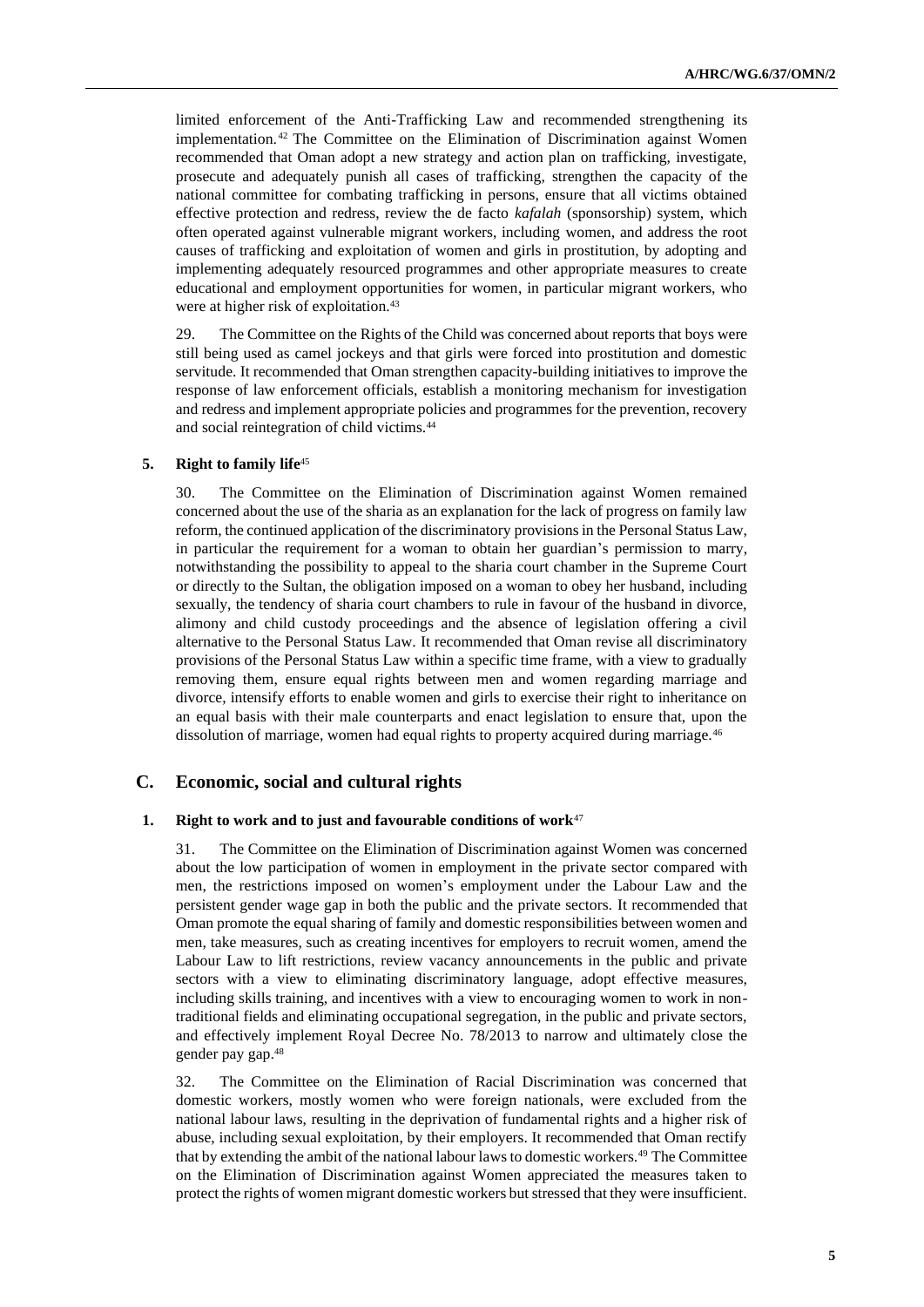It recommended that Oman extend the application of the Labour Law to domestic workers and prevent abuse from current employers, amend the Penal Code to criminalize forced labour, strictly enforce the prohibition of passport confiscation and ensure regular labour inspections at the workplaces and dormitories of women migrant workers.<sup>50</sup>

#### **2. Right to an adequate standard of living**<sup>51</sup>

33. The Committee on the Rights of the Child was concerned that some families faced food insecurity and lacked appropriate assistance. It recommended that Oman intensify efforts to provide appropriate assistance to parents and legal guardians in situations of poverty, including by strengthening the system of family benefits, child allowances and other services.<sup>52</sup>

34. The Committee on the Rights of the Child recommended establishing policies for the provision of education, health and other social services to all children, including the children of documented and undocumented migrant workers and refugees.<sup>53</sup>

#### **3. Right to health**<sup>54</sup>

35. The Committee on the Elimination of Discrimination against Women noted with satisfaction that health indicators for women had improved significantly, but it was concerned about the limited access for women and adolescent girls to sexual and reproductive health services in rural and remote areas and about the criminalization of abortion, except when the life of the pregnant woman or girl was at risk. It recommended that Oman provide comprehensive health services, in particular sexual and reproductive health services, amend the Penal Code to legalize abortion in cases of rape, incest and severe impairment of the foetus, and decriminalize it in all other cases, and increase access for women to safe abortion and post-abortion care services.<sup>55</sup>

36. The Committee on the Rights of the Child commended Oman for its significant improvements in health infrastructure and services, including universal immunization coverage, and for its efforts to improve comprehensive health services for children. It was concerned about the diarrhoea and underweight prevalence among children under 5 years old, the limited knowledge about reproductive health and the social and cultural barriers that prevented young people from seeking reproductive health information and services, which led, in particular, to teenage pregnancy. It recommended that Oman continue its efforts to make available adequate financial and human resources to the health sector and to continue targeted interventions to prevent anaemia, stunting, wasting and undernourishment among children, and that Oman strengthen the quality of available mental health services and programmes for children and that Oman develop awareness-raising campaigns and sensitization programmes on the harmful effects of early pregnancy on the physical and mental health and well-being of girls and their babies.<sup>56</sup>

#### **4. Right to education**<sup>57</sup>

37. UNESCO observed that the Basic Law of Oman did not explicitly enshrine the right to education and that education was free-of-charge from grades 1 to 12 but not compulsory. UNESCO recommended that Oman ensure the accessibility and availability of information related to the education sector, enshrine the right to education for all in the Basic Law and continue its efforts to eradicate illiteracy, especially by enshrining nine years of compulsory education within its legislation.<sup>58</sup>

38. The Committee on the Rights of the Child commended Oman for the rapid expansion of the national education programme, the increase in the number of schools and the improvements in school enrolment rates at all levels. It was concerned about the limited access to education for children in situations of vulnerability and the high rates of school dropout. It recommended improving the accessibility and quality of education for all children, including those in situations of vulnerability, and reducing the school dropout rate.<sup>59</sup>

39. The Committee on the Elimination of Discrimination against Women was concerned about limited access to education for disadvantaged groups of girls and the high rates of illiteracy and school dropout among them. It recommended that Oman address the disproportionately high illiteracy and dropout rates among girls, especially nomadic and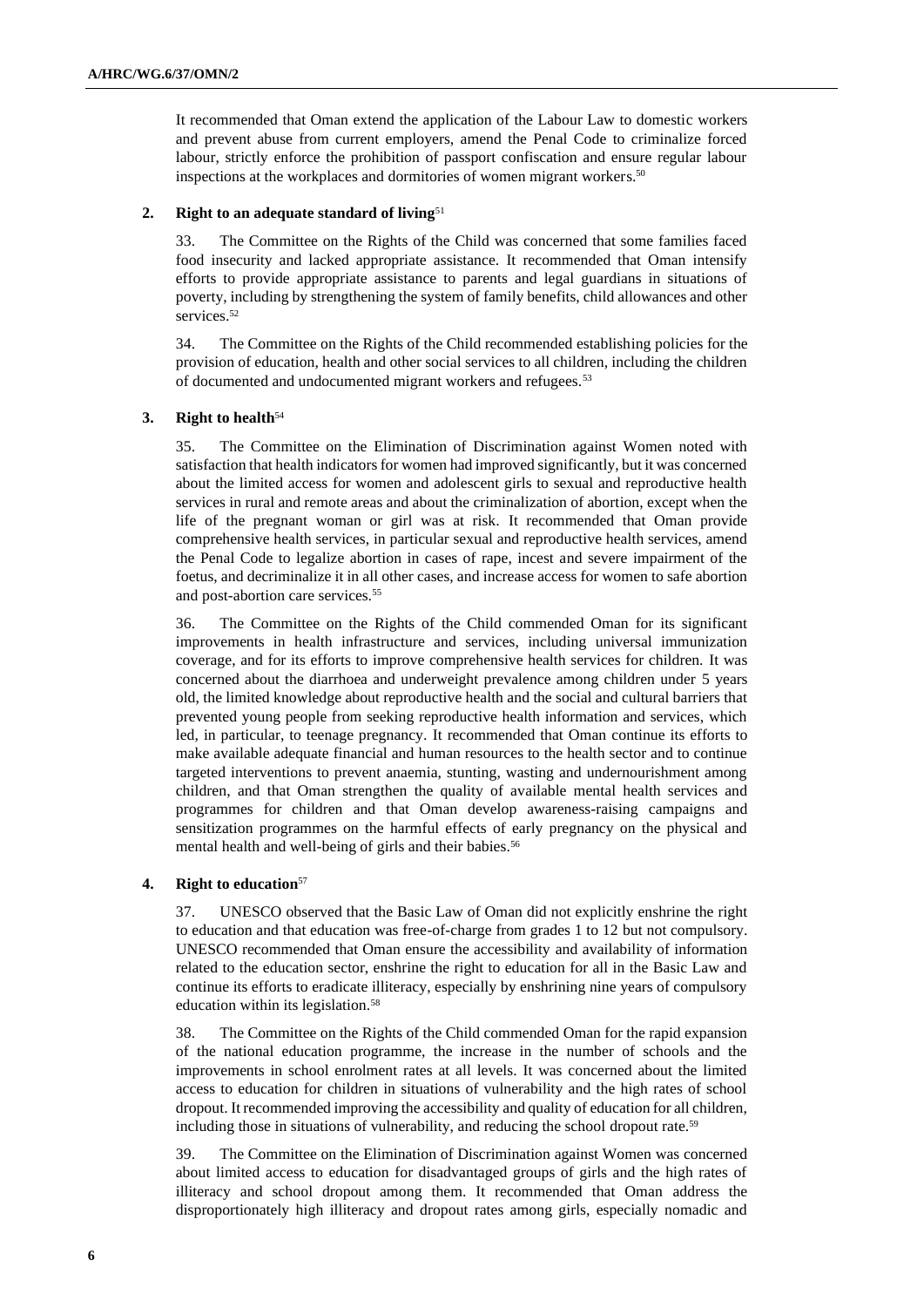migrant girls, girls with disabilities and girls living in rural areas and in poverty, review curricula and textbooks at all levels of education to eliminate discriminatory stereotypes on the roles of women, and promote and encourage vocational training for women and girls.<sup>60</sup>

## **D. Rights of specific persons or groups**

#### **1. Women**<sup>61</sup>

40. The Committee on the Elimination of Discrimination against Women remained concerned about the prevalence of gender-based violence against women, in particular domestic and sexual violence, and recommended that Oman enact legislation and/or further amend the Penal Code to define and criminalize all forms of gender-based violence against women, ensure the prosecution and punishment of perpetrators of crimes committed in the name of so-called "honour", encourage women who were victims to report their cases, ensure that those reports, including of domestic violence, were duly investigated and prosecuted and strengthen support services for victims.<sup>62</sup>

41. The same Committee and the Committee on the Rights of the Child were concerned that Oman retained discriminatory stereotypes, focusing primarily on the roles of women as mothers and housewives, and about discriminatory provisions in the legislation of Oman relating to marriage, polygamy, divorce, property, inheritance, nationality, guardianship and custodial rights that underscored the subordination of women to their husbands and other male relatives and undermined the rights and capacity of women and girls to develop their personal abilities and make free choices about their lives and life plans. <sup>63</sup> The same Committees recommended that Oman put into place a comprehensive strategy to modify or eliminate patriarchal attitudes and discriminatory stereotypes, including to encourage equal sharing of parental responsibilities, and consider introducing a reform of the Civil Status Law, which underscored the subordination of women to their husbands and other male relatives, and other relevant legislation, including in matters of marriage, divorce, property, inheritance, nationality, guardianship and custody rights, to ensure that men and women had equal rights and responsibilities.<sup>64</sup> The Committee on the Rights of the Child recommended that Oman abolish all provisions that discriminated against women and had a negative impact on their children, such as those that allowed polygamy and repudiation, and end the practice of dowry and the guardianship system. 65

42. The Committee on the Elimination of Discrimination against Women was concerned that female genital mutilation was not specifically criminalized and continued to be practised widely in Oman and that the practice of child marriage persisted, owing to the use by judges of derogations from the legal minimum age of marriage of 18 years, especially in rural areas. It recommended that Oman continue to take measures to eliminate all harmful practices, including female genital mutilation, that were not specifically criminalized and child and/or forced marriage, especially in rural areas, and establish appropriate redress mechanisms that were accessible to all women and girls who were victims of harmful practices.<sup>66</sup> The same Committee and the Committee on the Rights of the Child recommended that Oman enforce the legal minimum age of marriage, which was set at 18 years, and adopt and implement the draft regulations on female genital mutilation under the Child Act, impose sanctions on perpetrators and develop a plan of action, including through awareness-raising programmes.<sup>67</sup>

43. The Committee on the Elimination of Discrimination against Women was concerned that women and girls who were victims of sexual abuse risked facing criminal proceedings if they presented charges, given that the reporting of rape, if not proved, could be considered a confession of *zina* (sexual relations outside of marriage), which was criminalized under articles 225 and 226 of the Penal Code. It recommended that Oman repeal those articles of the Penal Code and immediately release women and girls who had been convicted thereunder, especially migrant women who were victims of sexual violence and abuse.<sup>68</sup>

44. The same Committee recommended that Oman ensure the effective implementation of Royal Decree No. 11/2010, to guarantee that women could obtain a passport without seeking their guardian's consent, and issue a decree amending the Penal Code and the legal provisions on *diya* and *arush* (blood money for death and for injuries, respectively) to ensure that they did not discriminate against women.<sup>69</sup>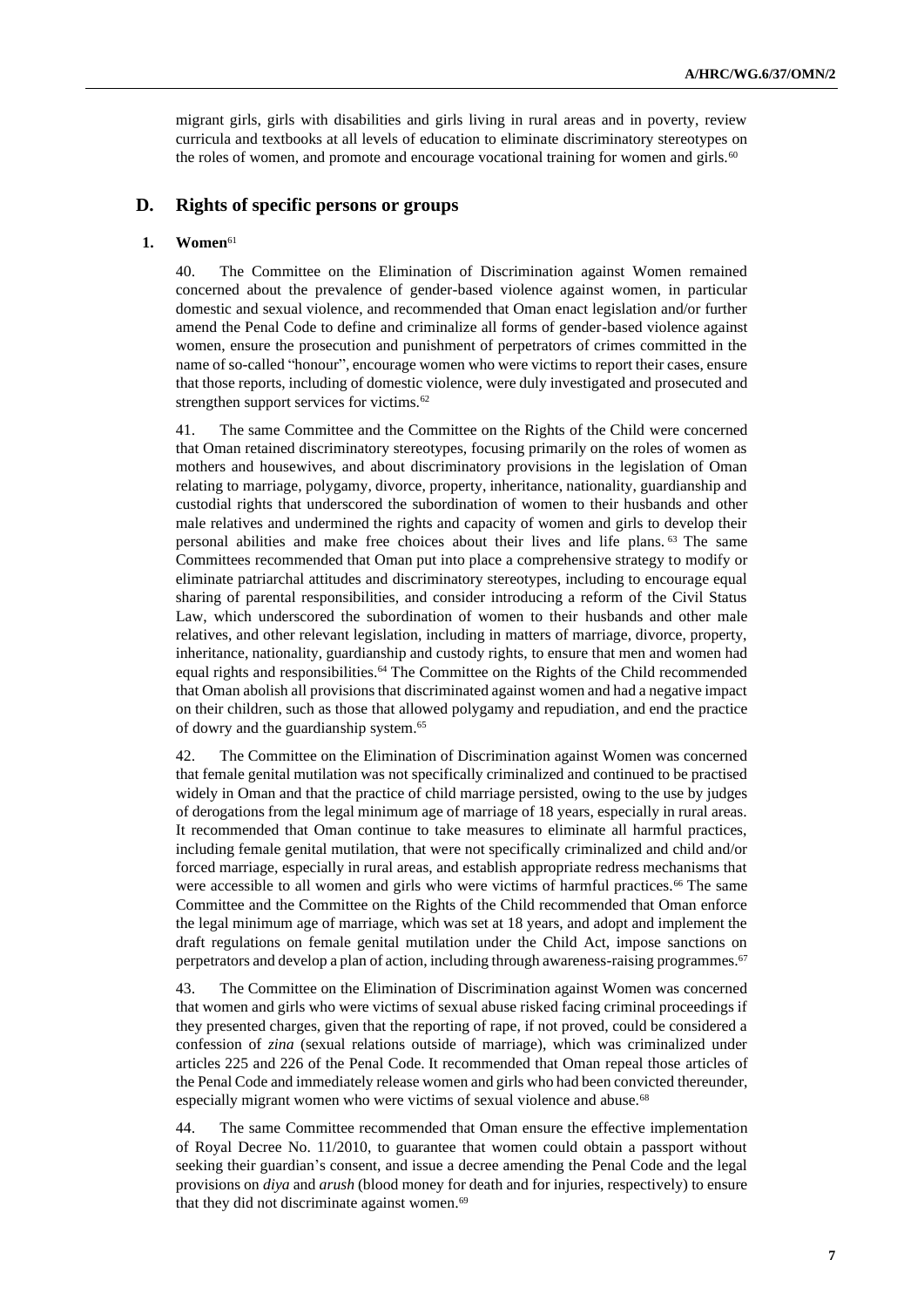45. The same Committee was concerned about the very low participation of women at all levels of decision-making and the lack of specific steps to address the underlying causes, including prevailing social and cultural attitudes. It recommended that Oman adopt measures, including temporary special measures, to achieve the full and equal participation of women in political and public life and in decision-making at the local and national levels, including in the parliament, the judiciary and the diplomatic service.<sup>70</sup>

46. The same Committee noted with appreciation the initiatives in support of rural women and recommended that Oman develop and implement measures to achieve substantive equality for rural women in areas in which they were underrepresented or disadvantaged, including political and public life, education, health and employment, institute programmes to reduce the engagement of rural girls in unpaid care work, which constituted a barrier to school attendance, address negative traditional practices that affected the full enjoyment by rural women of their right to agricultural land and other property, and raise awareness of their legal right to ownership and inheritance.<sup>71</sup>

47. The same Committee called for the realization of substantive gender equality throughout the process of implementation of the 2030 Agenda for Sustainable Development.<sup>72</sup>

#### **2. Children**<sup>73</sup>

48. The Committee on the Rights of the Child welcomed the adoption of the Child Act and the ongoing legal reform, but it was concerned that the Act and the national strategy for children did not fully address all areas relevant to the Convention on the Rights of the Child, including the family environment, alternative care and the administration of juvenile justice. It urged Oman to develop consistent legislative frameworks and ensure the full implementation of the national strategy to monitor and evaluate progress in the implementation of children's rights.<sup>74</sup> It recommended that Oman align its related national legislation with the Convention, including for children of migrant workers in both regular and irregular situations. <sup>75</sup> It was concerned about the continued institutionalization of abandoned children and the insufficient assistance given to children out of the foster care system, and it recommended that Oman support and facilitate family-based care and ensure adequate safeguards and clear criteria, based on the needs and best interests of the child, for determining whether a child should be placed in alternative care.<sup>76</sup>

49. The same Committee recommended that Oman further enhance the role and capacity of the National Committee for Family Affairs by providing human, technical and financial resources to effectively implement, coordinate and assess the impact of comprehensive, coherent and consistent policies to promote the rights of the child at all levels.<sup>77</sup>

50. The same Committee remained concerned about the de jure and de facto discrimination against girls, children born out of wedlock, children with disabilities and children of migrant workers, especially with respect to access to social and health services and equal education opportunities. It recommended that Oman intensify efforts to eliminate any form of discrimination against those groups and other groups of children in marginalized situations, including through awareness-raising programmes at the community level.<sup>78</sup>

51. The same Committee was concerned that traditional and cultural practices did not recognize the views of the child at home, at school or in the community. It recommended that Oman implement legislation recognizing the right of the child to be heard in relevant legal proceedings, including by establishing compliance systems and/or procedures for social workers and courts.<sup>79</sup>

52. The same Committee welcomed the fact that the Child Act prohibited any form of violence against children by any person and that legislation had been enacted to address violence against children. It was concerned that corporal punishment was not explicitly prohibited and was widely accepted in society as a way to discipline children in the home, schools and residential institutions. It recommended amending the Act to explicitly prohibit that form of punishment in all settings, repealing article 44 (1) of the Penal Code of 2018 (previously article 38 (2)) and promoting positive, non-violent and participatory forms of child-rearing and discipline as an alternative to corporal punishment.<sup>80</sup>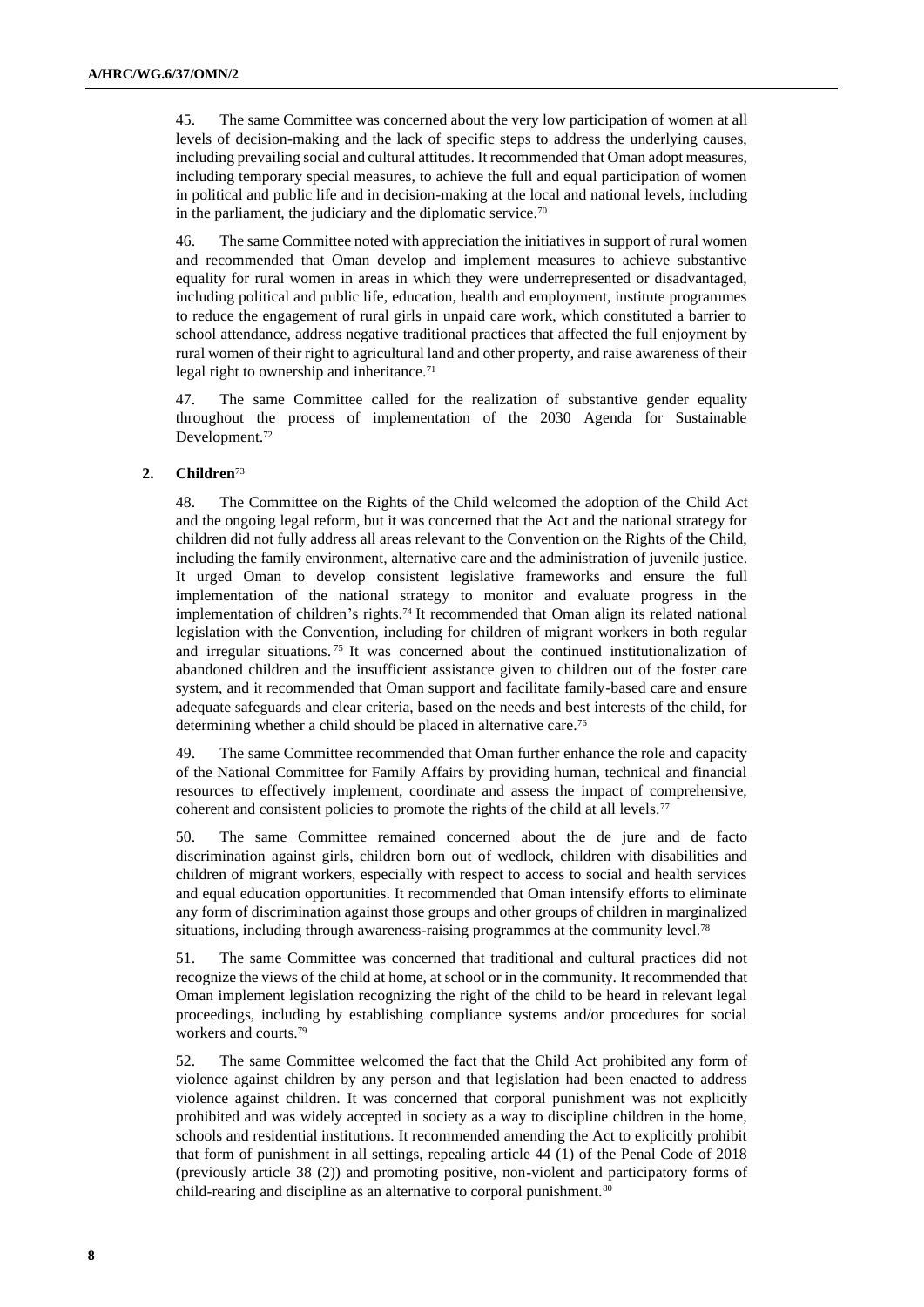53. The same Committee was concerned that law enforcement personnel were given insufficient training on working with child victims of abuse and violence and that there was lack of information on investigations, follow-up, recovery and social reintegration. It recommended that Oman strengthen awareness-raising and education programmes and formulate a comprehensive strategy for preventing and combating child abuse in all settings.<sup>81</sup>

54. The same Committee recommended that Oman establish mechanisms, procedures and guidelines for mandatory reporting and the speedy, effective investigation and prosecution of cases of sexual abuse and exploitation of children and amend legislation to ensure that all children subjected to sexual exploitation were treated as victims and not subjected to criminal sanctions.<sup>82</sup>

55. The same Committee urged Oman to ensure that the prohibition of the employment of children below the age of 15 applied to every child, including migrants and the children of migrants, without exception. It recommended that Oman prevent the economic exploitation of children by adopting legislation and policies to address child labour in the formal and informal sectors, including in family businesses.<sup>83</sup>

56. The same Committee remained concerned about article 55 of the Child Act and noted that not all offences covered by the provisions of the Optional Protocol on the sale of children, child prostitution and child pornography had been fully incorporated into the Penal Code. It urged Oman to fully implement the recommendations contained in its concluding observations of 2009 (CRC/C/OPSC/OMN/CO/1) and, in particular, to review the Penal Code and make it fully compatible with the Optional Protocol.<sup>84</sup>

57. The same Committee remained concerned that the minimum age of criminal responsibility was set at 9 years and about children being imprisoned for begging and held together with adults and about the lack of information on prison conditions in Oman. It urged Oman to bring its juvenile justice system into line with the Convention and recommended raising the age of criminal responsibility to align with international standards, ensuring that all children, by definition persons under 18 years of age, were protected by the juvenile justice system, promoting, wherever possible, restorative justice and alternative measures to detention and using the technical assistance tools developed by the Interagency Panel on Juvenile Justice and its members.<sup>85</sup>

58. The same Committee urged Oman to raise the age of voluntary recruitment into the national armed forces to 18 years.<sup>86</sup>

#### **3. Persons with disabilities**<sup>87</sup>

59. The Committee on the Rights of Persons with Disabilities was concerned that national legislation was not fully in line with the human rights-based approach to disability, and it recommended that Oman ensure that its legislation, policies and practices were in full compliance with the Convention on the Rights of Persons with Disabilities and undertake a comprehensive legislative and policy review to adopt, ensure and enforce the prohibition of discrimination on the basis of disability and ensure that derogatory terminology was eliminated from all laws, policies and government discourse.<sup>88</sup>

60. The same Committee was concerned about the comparatively low standard of living of persons with disabilities and the lack of awareness among persons with disabilities of the available social protection and poverty reduction programmes. It was concerned about discriminatory provisions on pensions that adversely affected women with disabilities. It recommended that Oman raise the living standards of persons with disabilities, especially women and children, support their right to social inclusion and self-reliance and ensure their inclusion in all social protection and poverty reduction programmes.<sup>89</sup>

61. The same Committee recommended that Oman promote the employment of persons with disabilities in the private and public sectors, including through affirmative action, and adopt laws and policies on reasonable accommodation.<sup>90</sup>

62. The same Committee recommended that Oman amend its legislation to explicitly refer to discrimination in article 17 of the Basic Law, in the Care and Rehabilitation of Persons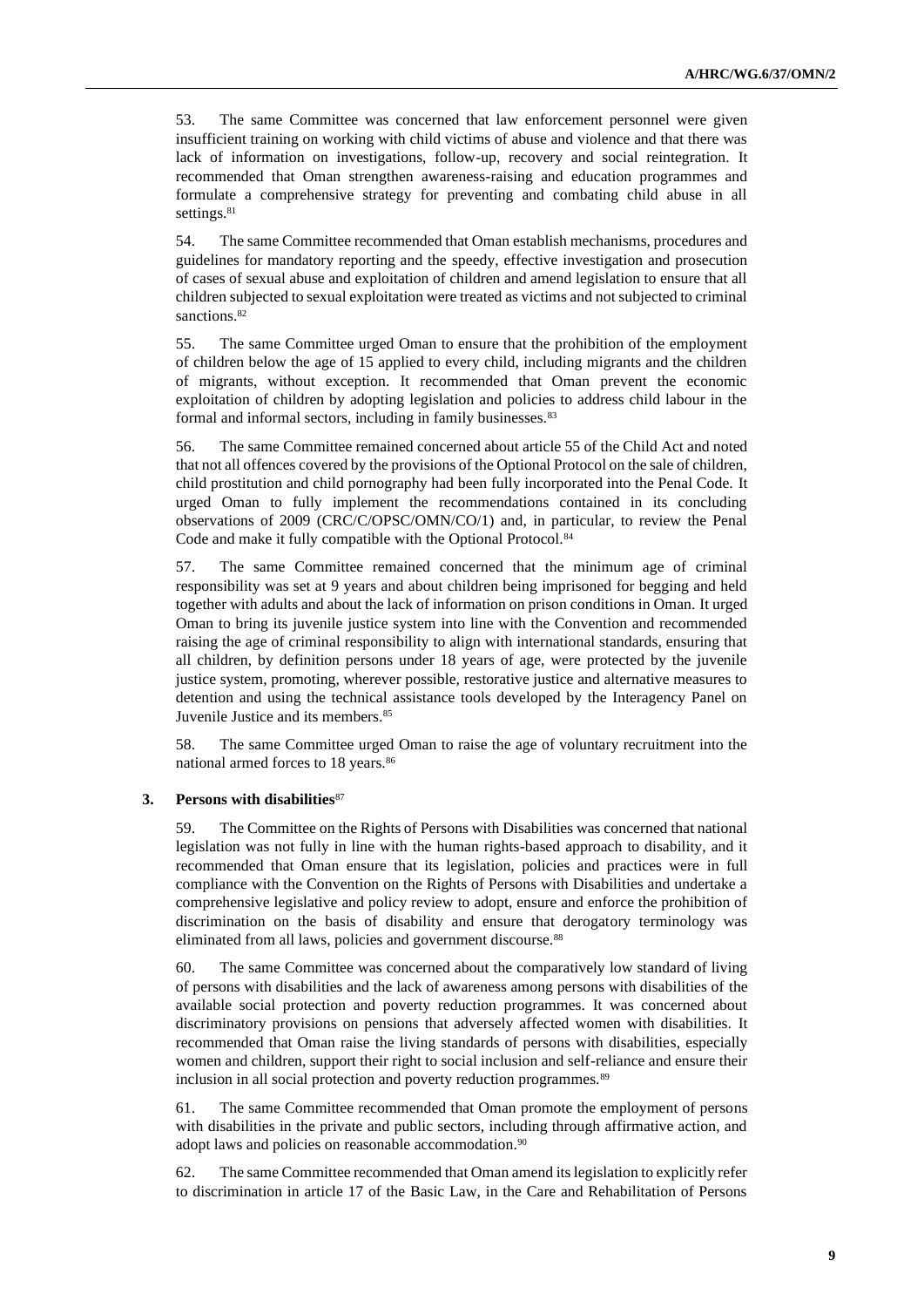with Disabilities Act of 2008 and in all relevant national legislation to prohibit and sanction discrimination based on disability.<sup>91</sup>

63. The same Committee was concerned about the multiple forms of discrimination and violence faced by women and girls with disabilities. It recommended that Oman adopt measures to end all forms of multiple and intersectional discrimination and violence against women and girls with disabilities, introduce mechanisms for remedies and sanctions against perpetrators, provide for access to medical, psychological and legal services and adopt measures for the advancement, empowerment and development of such women and girls.<sup>92</sup> The Committee on the Elimination of Discrimination against Women had similar concerns and recommended adopting targeted measures to promote access to the open labour market.<sup>93</sup>

64. The Committee on the Rights of the Child was concerned about the low number of children with disabilities enrolled in school and the high illiteracy rate. It urged Oman to set up a comprehensive strategy for the inclusion of children with disabilities and to fully integrate them into all areas of social life, including education, sports and leisure activities, and ensure that facilities and other public areas were accessible to children with disabilities.<sup>94</sup>

#### **4. Minorities**<sup>95</sup>

65. The Committee on the Elimination of Racial Discrimination remained concerned about the lack of information on ethnic minorities, in particular women belonging to ethnic minority groups, and reiterated its previous recommendation that Oman ensure the effective enjoyment of all rights by all ethnic groups and migrant workers living in Oman.<sup>96</sup>

# 5. **Migrants, refugees and asylum seekers**<sup>97</sup>

66. The Committee on the Elimination of Racial Discrimination recommended that Oman intensify efforts to prevent and investigate cases of abuse against migrant workers and reinforce the independence and effectiveness of existing mechanisms for the submission of complaints.<sup>98</sup> In response to that recommendation, a special labour inspection team was established. Among other things, memorandums of understanding were signed with a number of labour-sending countries to regulate the recruitment of human resources and to safeguard the workers' rights, and Oman simplified the procedures for submitting labour complaints.<sup>99</sup>

67. The same Committee was concerned about the absence of legislation or administrative regulations governing the status of asylum seekers or refugees. It recommended adopting national asylum legislation in line with international standards.<sup>100</sup>

68. The Committee on the Rights of the Child was concerned about the identification and protection of refugees and the insufficient availability of information on the subject. It recommended that Oman enact national legislation on asylum in line with international standards and provide safeguards against refoulement that incorporated the principle of the best interests of the child, with a view to ensuring the protection of refugee and asylumseeking children.<sup>101</sup>

#### **6. Stateless persons**<sup>102</sup>

69. The Committee on the Elimination of Racial Discrimination, the Committee on the Elimination of Discrimination against Women and the Committee on the Rights of the Child remained concerned that article 18 of the updated Nationality Law allowed Omani women married to non-Omani men to transmit their nationality to their children under strict conditions and about the discriminatory provisions on the naturalization of the foreign spouses of Omani women. They recommended revising the law by removing all genderbased discriminatory provisions.<sup>103</sup> The Committee on the Elimination of Discrimination against Women and the Committee on the Elimination of Racial Discrimination were concerned that, according to that law, Omanis could lose citizenship if they engaged in a group, party or organization that adopted principles or doctrines that could harm the interests of Oman. They recommended ensuring that the Government could not revoke the citizenship rights of persons who exercised their fundamental rights, with a view to preventing statelessness.104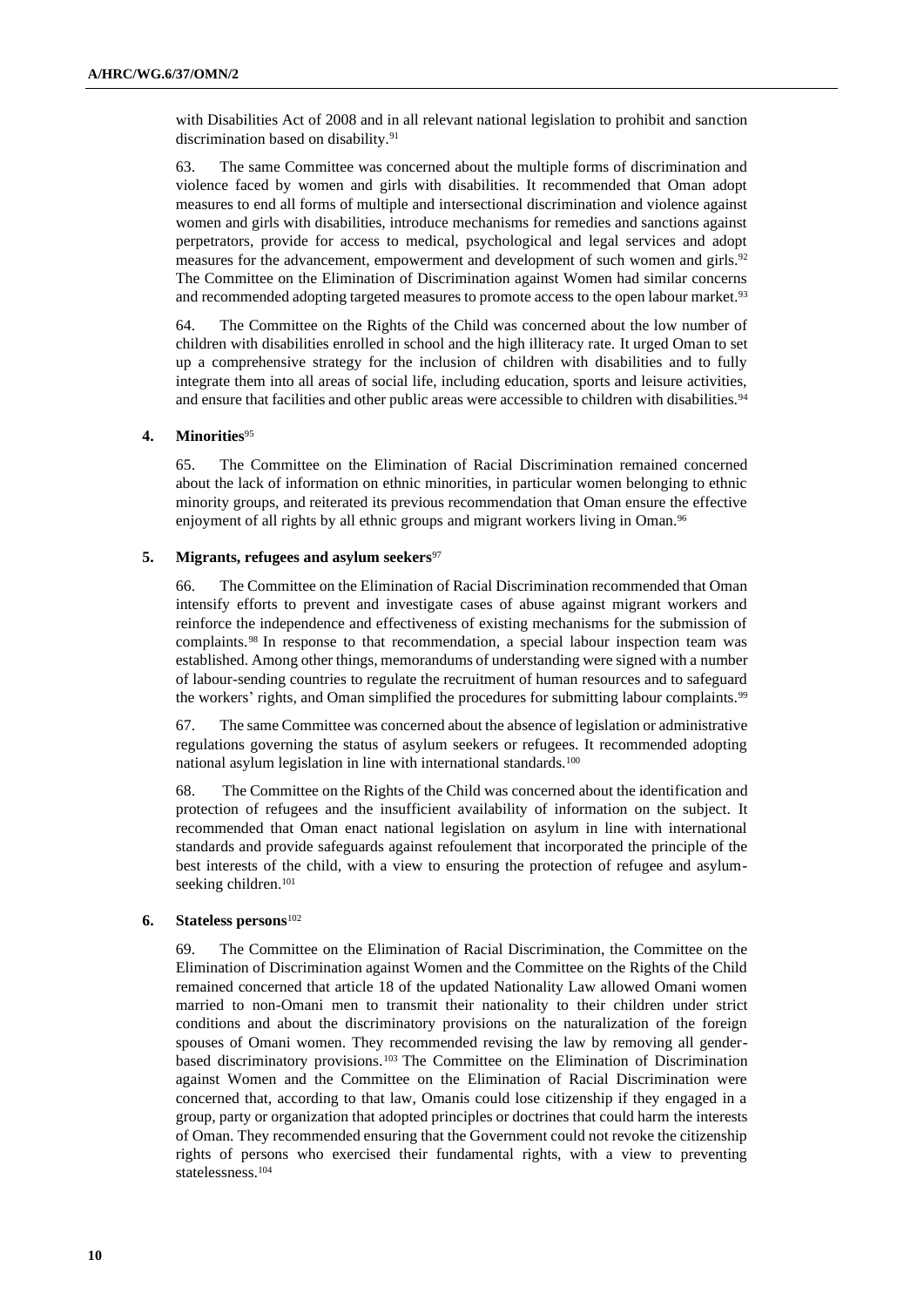70. The Committee on the Rights of the Child welcomed the withdrawal of the reservation concerning article 7 of the Convention on the Rights of the Child and recommended that all births be registered, including those of the children of migrant workers.<sup>105</sup>

*Notes*

- <sup>1</sup> Tables containing information on the scope of international obligations and cooperation with international human rights mechanisms and bodies for Oman will be available at [www.ohchr.org/EN/HRBodies/UPR/Pages/OMindex.aspx.](https://www.ohchr.org/EN/HRBodies/UPR/Pages/OMindex.aspx)
- <sup>2</sup> For relevant recommendations, see A/HRC/31/11, paras. 129.1–129.62.
- <sup>3</sup> CERD/C/OMN/CO/2-5, para. 31; CRPD/C/OMN/CO/1, para. 6; CRC/C/OMN/CO/3-4, paras. 71–72; and CEDAW/C/OMN/CO/2-3, paras. 57 and 61.
- <sup>4</sup> CEDAW/C/OMN/CO/2-3, paras. 39–40; and CERD/C/OMN/CO/2-5, paras. 21–22.
- <sup>5</sup> CERD/C/OMN/CO/2-5, paras. 25–26; and CEDAW/C/OMN/CO/2-3, paras. 33–34.
- <sup>6</sup> CRC/C/OMN/CO/3-4, paras. 33–34.
- <sup>7</sup> CERD/C/OMN/CO/2-5, para. 28.
- 8 Ibid., paras. 35–36.
- <sup>9</sup> United Nations Educational, Scientific and Cultural Organization (UNESCO) submission, p. 3.
- <sup>10</sup> CEDAW/C/OMN/CO/2-3, paras. 9–10. See also CEDAW/C/OMN/FCO/2-3, para. 10 (a), and the letter dated 14 July 2020 from the Rapporteur on follow-up of the Committee on the Elimination of Discrimination against Women addressed to the Permanent Representative of Oman to the United Nations Office and other international organizations in Geneva.
- <sup>11</sup> CEDAW/C/OMN/CO/2-3, para. 57.
- <sup>12</sup> CRC/C/OMN/CO/3-4, paras. 7–8.
- <sup>13</sup> Office of the United Nations High Commissioner for Human Rights (OHCHR), *OHCHR Report 2015*, pp. 61, 65, 96 and 99.
- <sup>14</sup> For relevant recommendations, see A/HRC/31/11, paras. 129.63–129.65, 129.67–129.68, 129.74, 129.81–129.82, 129.84, 129.89–129.91, 129.93–129.95, 129.97–129.101, 129.103, 129.106–129.107, 129.109, 129.113–129.121, 129.130, 129.135, 129.144, 129.147–129.152, 129.159–129.160, 129.166, 129.171–129.172, 129.175, 129.180–129.183, 129.188–129.189, 129.194–129.195 and 129.230.
- <sup>15</sup> CEDAW/C/OMN/CO/2-3, para. 17.
- <sup>16</sup> CEDAW/C/OMN/CO/2-3, para. 18; and CRC/C/OMN/CO/3-4, para. 20.
- <sup>17</sup> CEDAW/C/OMN/CO/2-3, para. 18; and CRC/C/OMN/CO/3-4, para. 20.
- <sup>18</sup> CRC/C/OMN/CO/3-4, para. 20.
- <sup>19</sup> CEDAW/C/OMN/CO/2-3, paras. 15–16. See also CEDAW/C/OMN/FCO/2-3, para. 10, and the letter dated 14 July 2020 from the Rapporteur on follow-up of the Committee on the Elimination of Discrimination against Women addressed to the Permanent Representative of Oman to the United Nations Office and other international organizations in Geneva.
- <sup>20</sup> For relevant recommendations, see A/HRC/31/11, paras. 129.89, 129.130, 129.190, 129.197-129.198 and 129.228.
- <sup>21</sup> CEDAW/C/OMN/CO/2-3, paras. 11–13.
- <sup>22</sup> CERD/C/OMN/CO/2-5, paras. 15–16.
- <sup>23</sup> Ibid., paras. 13–14; see also para. 30.
- <sup>24</sup> For relevant recommendations, see A/HRC/31/11, paras. 129.189, 129.206 and 129.233.
- <sup>25</sup> CEDAW/C/OMN/CO/2-3, paras. 43–44.
- <sup>26</sup> Ibid., paras. 47–48.
- <sup>27</sup> For relevant recommendations, see A/HRC/31/11, paras. 129.131-129.134, 129.136-129.140, 129.163 and 129.196.
- <sup>28</sup> CRPD/C/OMN/CO/1, paras. 29–30.
- <sup>29</sup> For relevant recommendations, see A/HRC/31/11, paras. 129.146-129.149.
- <sup>30</sup> CERD/C/OMN/CO/2-5, paras. 29–30.
- <sup>31</sup> CEDAW/C/OMN/CO/2-3, paras. 13–14.
- <sup>32</sup> For relevant recommendations, see A/HRC/31/11, paras. 129.156–129.158, 129.161–129.162, 129.164–129.165, 129.173, 129.178, 129.184, 129.207–129.208, 129.215 and 129.231.
- <sup>33</sup> CRPD/C/OMN/CO/1, paras. 9–10; and CERD/C/OMN/CO/2-5, paras. 9–10.
- <sup>34</sup> CRC/C/OMN/CO/3-4, paras. 23–24.
- <sup>35</sup> UNESCO submission, paras. 4 and 12.
- <sup>36</sup> UNESCO submission, paras.8 and 13.
- <sup>37</sup> UNESCO submission, paras. 5–6.
- <sup>38</sup> UNESCO submission, para. 7.
- <sup>39</sup> For relevant recommendations, see A/HRC/31/11, paras. 129.145 and 129.96.
- <sup>40</sup> CERD/C/OMN/CO/2-5, para. 23.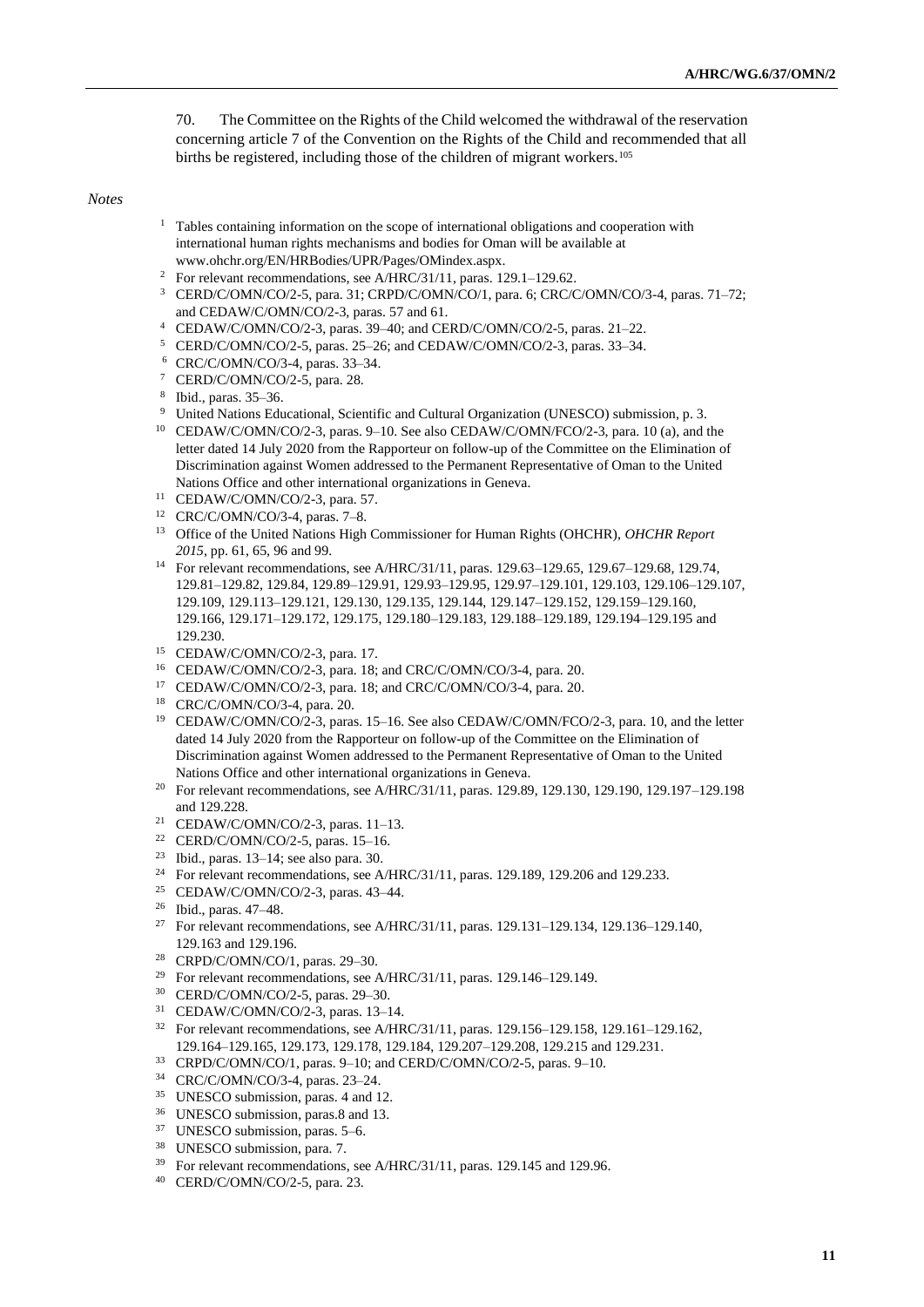- Ibid., para. 24.
- CRC/C/OMN/CO/3-4, paras. 63–64; CERD/C/OMN/CO/2-5, paras. 4 (a) and 23–24; and CEDAW/C/OMN/CO/2-3, paras. 29–30.
- CEDAW/C/OMN/CO/2-3, para. 30.
- CRC/C/OMN/CO/3-4, paras. 63–64.
- For relevant recommendations, see A/HRC/31/11, paras. 129.131, 129.48, 129.67, 129.71–129.72 and 129.77.
- CEDAW/C/OMN/CO/2-3, paras. 53–54.
- For relevant recommendations, see A/HRC/31/11, paras. 129.193, 129.200 and 129.216.
- CEDAW/C/OMN/CO/2-3, paras. 37–38.
- CERD/C/OMN/CO/2-5, paras. 21–22.
- CEDAW/C/OMN/CO/2-3, paras. 39–40.
- For relevant recommendations, see A/HRC/31/11, paras. 129.191–129.192.
- CRC/C/OMN/CO/3-4, paras. 55–56.
- Ibid., para. 60.
- For relevant recommendations, see A/HRC/31/11, paras. 129.209 and 129.226–129.227.
- CEDAW/C/OMN/CO/2-3, paras. 41–42.
- CRC/C/OMN/CO/3-4, paras. 49–50, 52 and 54.
- For relevant recommendations, see A/HRC/31/11, paras. 129.199, 129.210–129.214, 129.218– 129.119 and 129.222–129.225.
- UNESCO submission, paras. 1 and 10.
- CRC/C/OMN/CO/3-4, paras. 57–58. See also CEDAW/C/OMN/CO/2-3, para. 36.
- CEDAW/C/OMN/CO/2-3, paras. 35–36.
- For relevant recommendations, see A/HRC/31/11, paras. 129.66, 129.83, 129.86–129.87, 129.104– 129.105, 129.108, 129.110–129.112, 129.177, 129.179 and 129.205–129.206.
- CEDAW/C/OMN/CO/2-3, paras. 25–26.
- Ibid., para. 21; and CRC/C/OMN/CO/3-4, para. 43.
- CRC/C/OMN/CO/3-4, paras. 43–44; and CEDAW/C/OMN/CO/2-3, paras. 22 and 54.
- CEDAW/C/OMN/CO/2-3, para. 54; and CRC/C/OMN/CO/3-4, para. 44.
- CEDAW/C/OMN/CO/2-3, paras. 23–24.
- Ibid., para. 24; and CRC/C/OMN/CO/3-4, para. 42.
- CEDAW/C/OMN/CO/2-3, paras. 27–28.
- Ibid., paras. 51–52. See also Oman, Royal Decree No. 118/2008. Available from https://qanoon.om/p/2008/rd2008118/ (Arabic only).
- CEDAW/C/OMN/CO/2-3, paras. 31–32.
- Ibid., paras. 45–46.
- Ibid., para. 59.
- For relevant recommendations, see A/HRC/31/11, paras. 129.141–129.143 and 129.232.
- CRC/C/OMN/CO/3-4, paras. 9–12.
- Ibid., para. 26.
- Ibid., paras. 45–46.
- Ibid., para. 14.
- Ibid., paras. 25–26.
- Ibid., paras. 31–32.
- Ibid., paras. 35–36.
- Ibid., paras. 37–38.
- Ibid., para. 40.
- Ibid., para. 62.
- Ibid., paras. 68–70.
- Ibid., paras. 65–66.
- Ibid., para. 70.
- 87 For relevant recommendations, see A/HRC/31/11, paras. 129.210, 129.218, 129.221 and 129.223-129.224.
- CRPD/C/OMN/CO/1, paras. 7–8.
- Ibid., paras. 49–50.
- Ibid., para. 48.
- Ibid., para. 12.
- Ibid., paras. 13–14.
- CEDAW/C/OMN/CO/2-3, paras. 49–50.
- CRC/C/OMN/CO/3-4, paras. 47–48.
- For relevant recommendations, see A/HRC/31/11, paras. 129.130 and 129.228.
- CERD/C/OMN/CO/2-5, paras. 17–18.
- 97 For relevant recommendations, see A/HRC/31/11, paras. 129.197-129.198, 129.201 and 129.228.